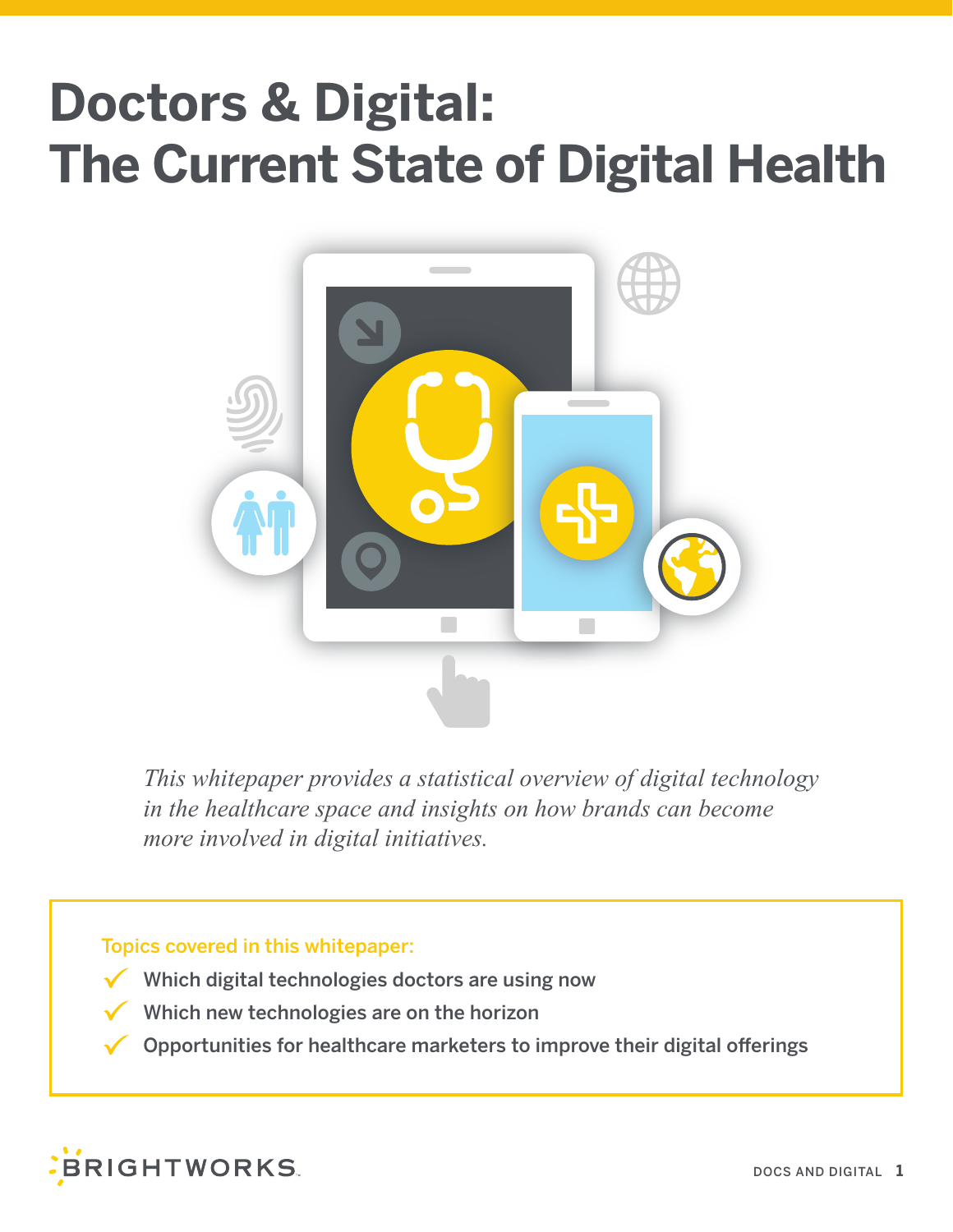### The digital health landscape

Forget what you may have heard in the past about doctors not being comfortable with digital. In reality, quite the opposite is true. The statistics below show that doctors have embraced digital – for both personal and professional use.

The same thing, unfortunately, cannot be said for pharma brands. Recent statistics reveal that the digital gap between doctors and brands is widening daily. And yet, many pharma brands are hesitant to move away from their traditional marketing tactics.

According to Quintiles' 2015 Digital & Multichannel Marketing customer survey, pharma executives expressed a reluctance to "risk experimenting with newer digital channels unless traditional channels have failed".1 Illustrating this very same point, a recent report from Marketo® found that **35%** of all marketers use print, compared with **47%** of healthcare marketers.2



### Brands are falling further behind

# Only **15%** of current pharma activity is digital<sup>5</sup>

### What this means for pharma marketers

Brands need to question their own status quo. Just because a certain strategy worked in the past doesn't mean it can't be improved on. Push your brand to do more by taking a multi-channel approach and extending your traditional marketing tactics with digital initiatives. Once you make digital an essential piece of your brand development and strategic planning process, you'll find the commercial opportunities are seemingly endless.

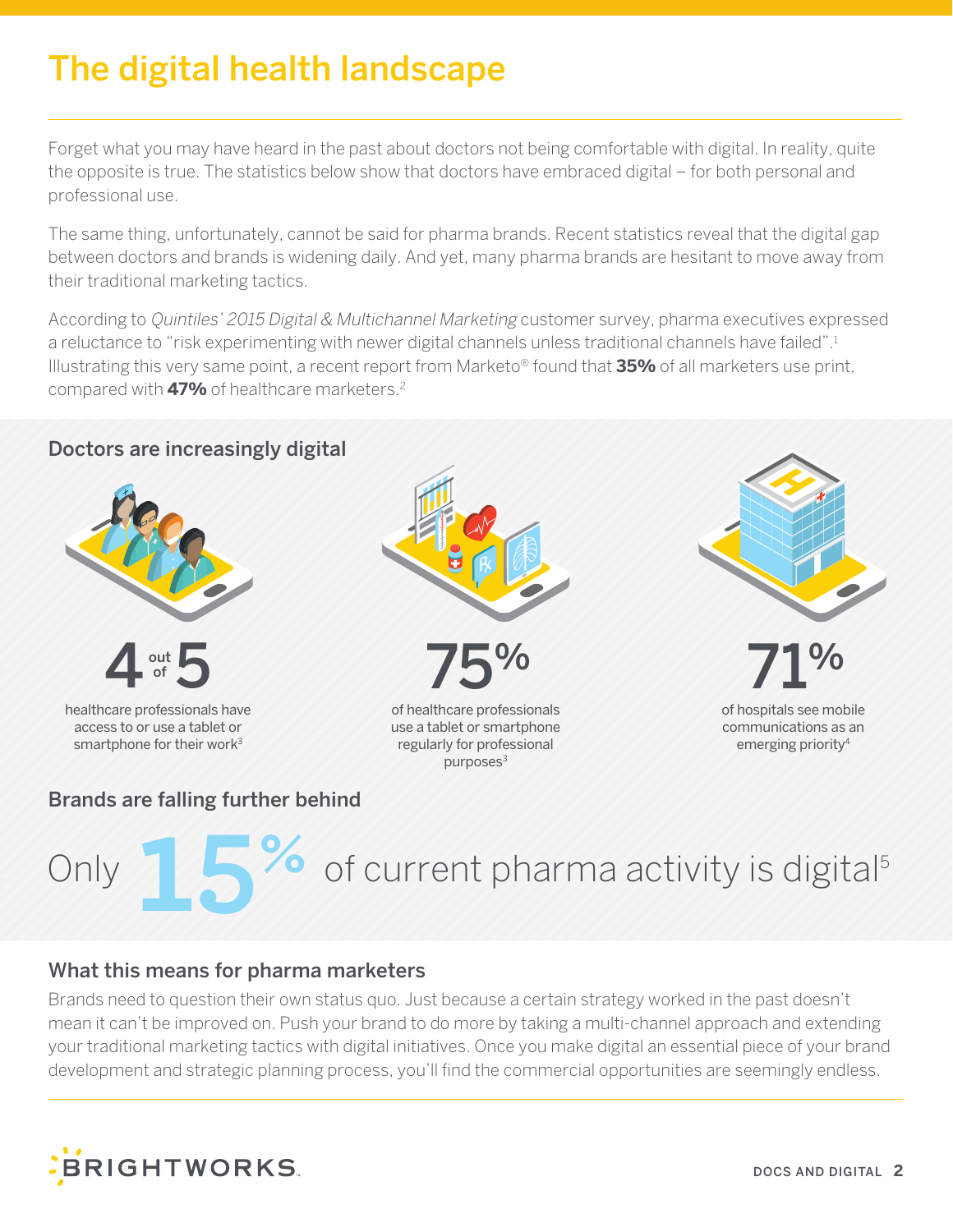### What do docs want from digital?

Doctors are increasingly connected and many are using all three electronic delivery channels in a professional capacity (desktop, tablet and smartphone). These devices are used to perform a variety of tasks – from collecting and monitoring patient data to staying in the loop on the latest product news.

What doctors really want, however, is to "learn more". Staying up-to-date on the latest clinical studies and products, as well as networking with their peers, occupies a significant amount of their time online. And that's just the tip of the iceberg. The Oxford University Press<sup>6</sup> lists a wide array of HCP self-reported educational activities including: watching webcasts and videos from medical conferences, reviewing patient education tools and downloads, and using online eCME and e-details, just to name a few.

### Docs want to learn digitally



A recent study found over **80%** of HCPs believe pharma should be funding more educational resources.7



Nearly **50%** of all HCPs feel that being detailed online is more effective than face-to-face in regards to their willingness to prescribe.<sup>8</sup>

### What this means for pharma marketers



**2/3** of HCPs said they'd want to spend half of their "being detailed" time online, and the other half face-to-face.8



**39%** of HCPs believe pharma should be in both the funding and input of eCME resources.8

Give the docs what they want! Far too often, pharma brands prioritize their own wants over doctors and make it all about them. Doctors trust brand-supplied information and education when it adds real value to their work.

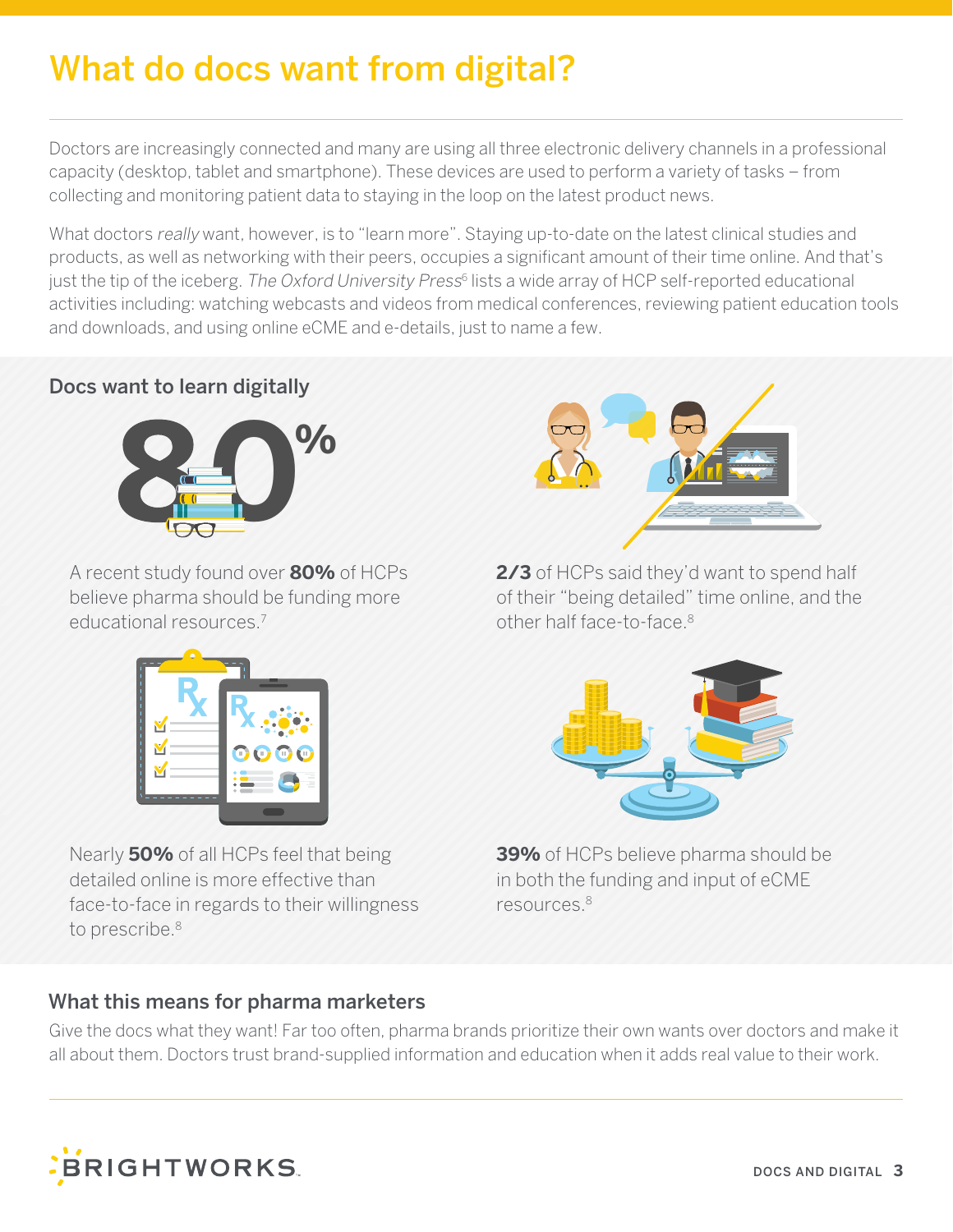### What's next for digital health?

More than anything else, digital is connecting patients and doctors in unprecedented ways. According to Deloitte's 2016 Consulting Healthcare Sector Report, digital connected health is going to be a key area of development in coming years.9

Technologies that allow for remote communication, diagnosis, treatment and monitoring will only become more mainstream as we outgrow more traditional healthcare business models.

### Growing digital influences

The value of e-clinical mobile platforms is expected to more than double from \$3 billion in 2014 to over \$6 billion by 2020.10

### Digital connected health



mHealth**:** mobile health has the potential to transform healthcare monitoring and patient engagement. According to a recent study, twothirds of Americans have already shown a preference for digital health management over physical.<sup>11</sup>



#### Electronic patient records: if

healthcare systems continue to lag, individuals will want to create, buy and manage access to their own electronic medical records.



Wearables**:** recent studies found 79% of Americans are currently willing to use a wearable to manage their health.11 Additionally, biosensors may soon be able to monitor chemicals and biomarkers, allowing doctors to determine how well a drug is metabolized, aiding in dosing and frequency adjustment.



Virtual reality**:** from general education and awarenessbuilding to HCP training to patient rehabilitation – the possibilities are seemingly endless with VR.

#### What this means for pharma marketers

It's time to start thinking about your brand long-term. Do you see it being able to adapt to these types of industry changes? If not, it's time to shift your brand's current mindset. If you want to stay relevant in the years to come, you'll need to focus less on the immediate bottom line and more on creating lasting tools that will deliver value and improve care for both doctors and patients.